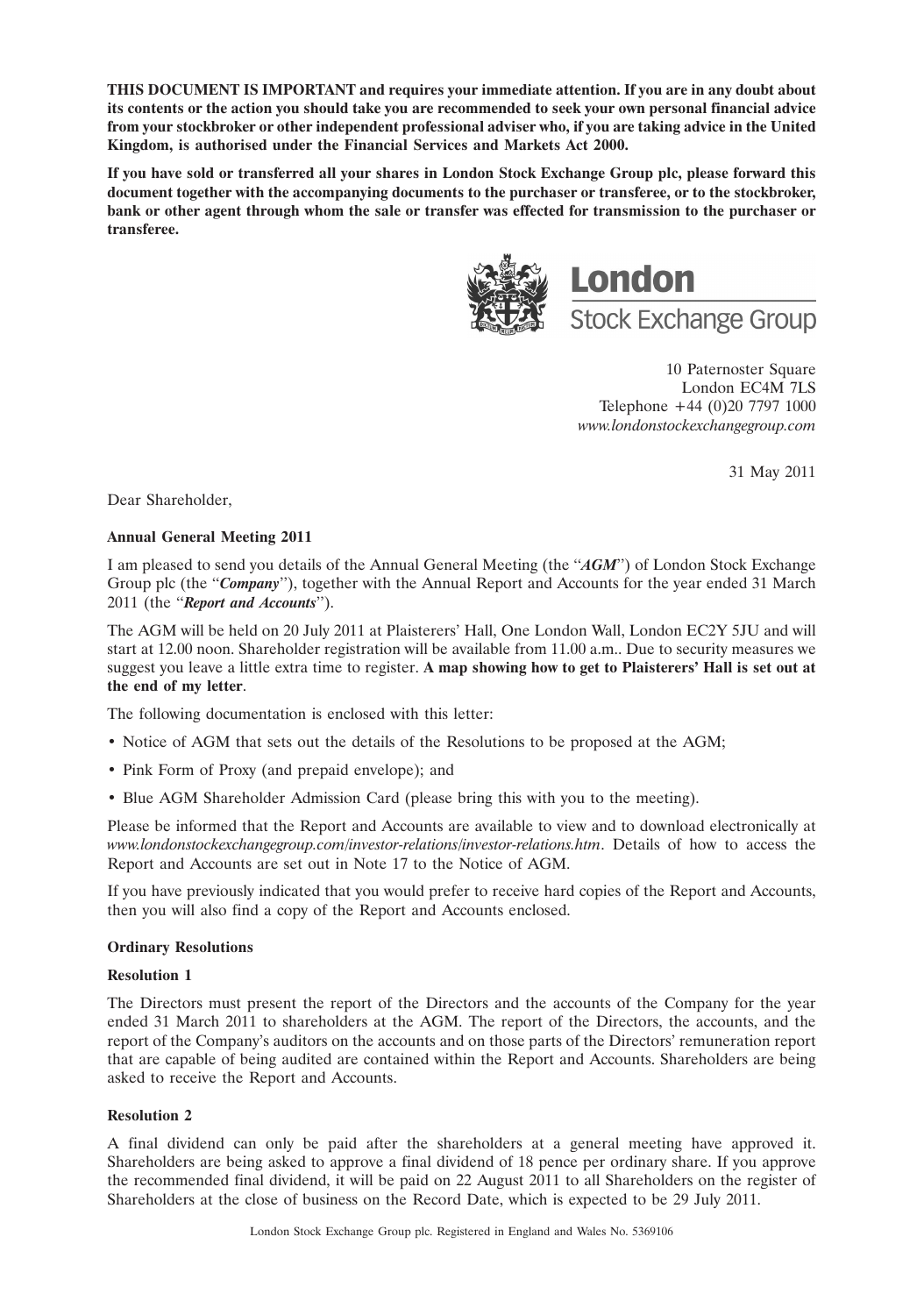### **Resolution 3**

The Directors' remuneration report, which may be found on pages 48 to 57 of the Report and Accounts, gives details of your Directors' remuneration for the year ended 31 March 2011 and sets out the Company's overall policy on Directors' remuneration. The Company's auditors, PricewaterhouseCoopers LLP, have audited those parts of the Directors' remuneration report capable of being audited and their report may be found on page 63 of the Report and Accounts. Shareholders are being asked to approve the Report of the Remuneration Committee for the year ended 31 March 2011.

### **Resolutions 4 to 14**

In line with the UK Corporate Governance Code, all of the Directors of the Company will retire and be proposed for re-election at the meeting. Resolutions 4 to 14 seek your approval to re-elect Janet Cohen, Sergio Ermotti, Chris Gibson-Smith, Paul Heiden, Gay Huey Evans, Raffaele Jerusalmi, Andrea Munari, Xavier Rolet, Paolo Scaroni, Doug Webb and Robert Webb respectively as Directors of the Company.

Following formal performance evaluation the Board considers that each of these Directors continues to be effective and to demonstrate commitment to the role, including commitment of time for board and committee meetings and any other duties. The Board is content that each of the Non-Executive Directors offering themselves for election or re-election is independent in character and there are no relationships or circumstances which are likely to affect their character or judgement.

#### **Resolution 15**

Massimo Tononi has been appointed as a Director since the last AGM and Resolution 15 proposes his reappointment as required by the Company's Articles of Association.

Biographies of the Directors seeking election or re-election are set out in Appendix 1 to this document. All of the Directors offering themselves for election or re-election have wide business knowledge and bring valuable skills and experience to the Board.

#### **Resolution 16**

The auditors of a company must be re-appointed at each general meeting at which accounts are laid. Resolution 16 seeks your approval to re-appoint PricewaterhouseCoopers LLP as auditors of the Company, to hold office until the conclusion of the next AGM of the Company at which accounts are laid.

### **Resolution 17**

Shareholders are being asked to authorise the Directors to determine PricewaterhouseCoopers LLP's remuneration as auditors.

### **Resolution 18**

The Company's Directors may only allot shares or grant rights to subscribe for, or convert any security into, shares if authorised to do so by shareholders. The authority conferred on the Directors at last year's AGM under section 551 of the Companies Act 2006 to allot shares (including treasury shares) or grant rights to subscribe for, or convert any security into, shares in the share capital of the Company expires on the date of the forthcoming AGM. Paragraph (A) of Resolution 18 will, if passed, authorise the Directors to allot the Company's shares (including treasury shares) or grant rights to subscribe for, or convert any security into, shares in the Company up to a maximum nominal amount of  $£6,250,000$ . This amount represents 33.3 per cent. of the Company's existing issued ordinary share capital (excluding treasury shares) as at 26 May 2011, being the latest practicable date before publication of this document). Paragraph (B) of Resolution 18 authorises the Directors to allot, including the shares referred to in paragraph (A) of Resolution 18, further of the Company's unissued shares up to an aggregate nominal amount of £12,500,000 (representing 66.6 per cent. of the Company's existing issued ordinary share capital (excluding treasury shares) as at 26 May 2011, being the latest practicable date before publication of this document) in connection with a pre-emptive offer to existing shareholders by way of a rights issue (with exclusions to deal with fractional entitlements to shares and overseas shareholders to whom the rights issue cannot be made due to legal and practical problems). This is in accordance with the most recent institutional guidelines published by the Association of British Insurers. The Company currently holds no shares in treasury. This authority will expire (unless previously unconditionally renewed, varied or revoked) on the conclusion of the AGM of the Company next year. The Board has no present intention to exercise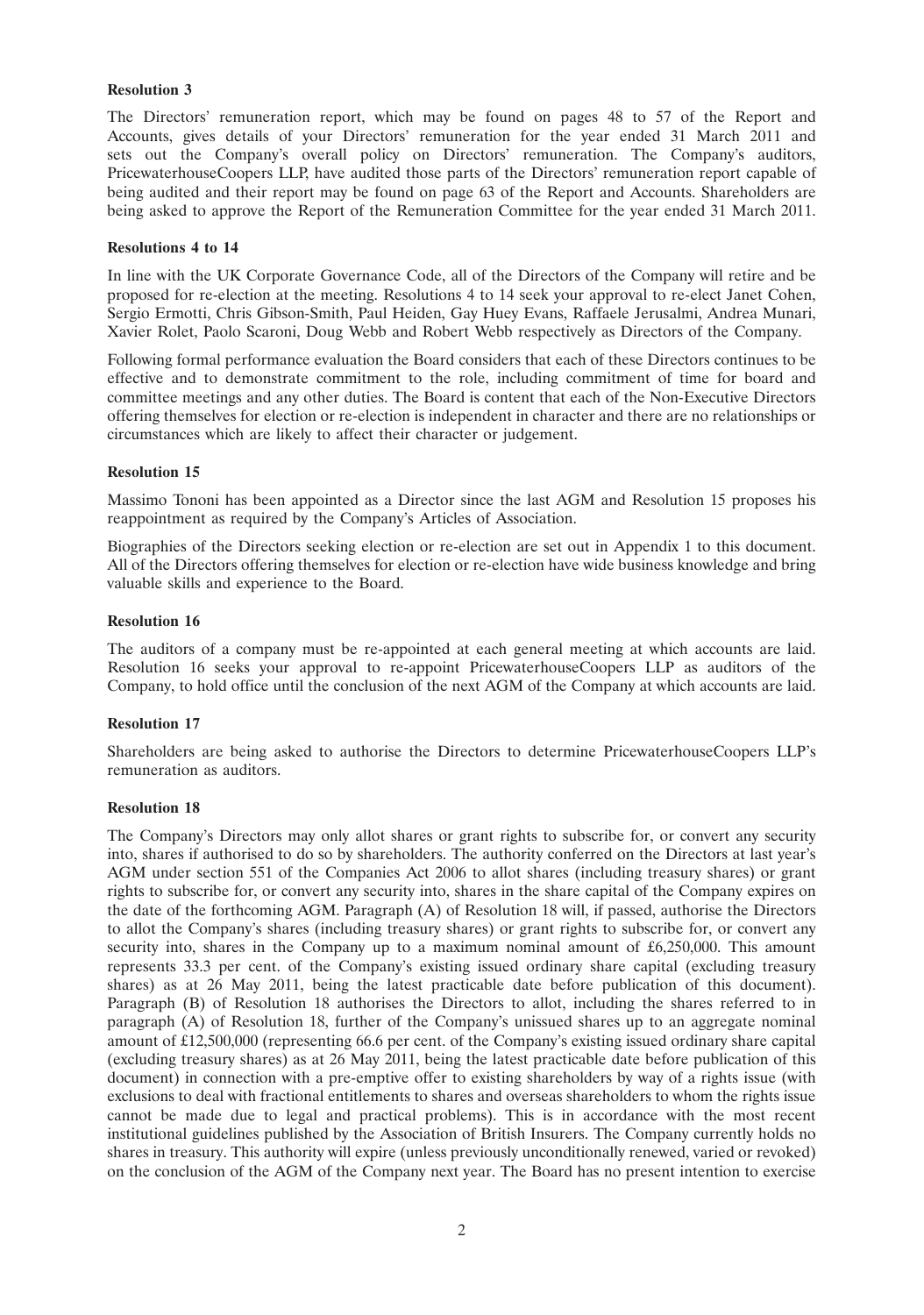this authority. Should the Board exercise the authority conferred under paragraph (B) of Resolution 18 before the next AGM, all members of the Board wishing to remain in office will stand for re-election at the next AGM.

# **Resolution 19**

Resolution 19 seeks to grant the authority for the Company and its subsidiaries to make political donations to political parties, to other political organisations and to independent election candidates or to incur political expenditure.

It is not the policy of the Company to make political donations of this type and the Directors have no intention of changing that policy. However, as a result of the wide definitions in the Companies Act 2006 of matters constituting political donations, normal expenditure (such as expenditure on organisations concerned with matters of public policy, law reform and representation of the business community) and business activities (such as communicating with the government and political parties at local, national and European level on matters vital to the Company's business interests) might be construed as political expenditure or as a donation to a political party, other political organisation or an independent election candidate and fall within the restrictions of the Companies Act 2006.

Resolution 19 does not purport to authorise any particular donation or expenditure but is expressed in general terms as required by the Companies Act 2006 and is intended to avoid inadvertent infringement of the statute by the Company. The Directors do not intend to use this authority to make political donations within the normal meaning of that expression. If passed, Resolution 19 would allow the Company and its subsidiaries to make donations to political parties, other political organisations and independent election candidates and to incur political expenditure (as defined in the Companies Act 2006) of £100,000 per company up to an aggregate limit of £100,000 for the Company and its subsidiaries (or, in each case, the equivalent amount in any other currency), during the period commencing on the date of Resolution 19 and ending on the date of the Company's next AGM. Any political donation made or political expenditure incurred which is in excess of £2,000 will be disclosed in the Company's Report and Accounts for next year, as required by the Companies Act 2006.

# **Resolution 20**

Authority is sought to approve the adoption of the SAYE Option Scheme to replace the previous SAYE option scheme operated by the group, in relation to which the shareholder authority previously granted has expired. The SAYE Option Scheme will allow the Company to grant UK participants options to acquire ordinary shares in the Company. It has been submitted to Her Majesty's Revenue & Customs (''*HMRC*'') for approval under Schedule 3 to the Income Tax (Earnings and Pensions) Act 2003 and, if such approval is obtained, will permit the grant to participants of share options capable of favourable tax treatment. The principal terms of the SAYE Option Scheme are summarised at Appendix 2.

### **Special Resolutions**

# **Resolution 21**

Resolution 21 seeks to renew the authority conferred on the Directors at last year's AGM to allot ordinary shares, or grant rights to subscribe for, or convert securities into, ordinary shares, or sell treasury shares for cash (other than pursuant to an employee share scheme) without application of the pre-emption rights pursuant to section 561 of the Companies Act 2006. Other than in connection with a rights issue or any other pre-emptive offer concerning equity securities, the authority contained in this Resolution will be limited to the issue of shares for cash up to an aggregate nominal value of £930,000 (which includes the sale on a non pre-emptive basis of any shares held in treasury), which represents 5 per cent. of the issued ordinary share capital of the Company as at 26 May 2011 (being the latest practicable date prior to the publication of this Notice). This authority will expire (unless previously unconditionally renewed, varied or revoked) at the conclusion of the AGM of the Company in 2012. The Company currently holds no shares in treasury.

In accordance with the Pre-emption Group's Statement of Principles, the Directors confirm their intention that no more than 7.5 per cent. of the issued share capital (excluding treasury shares) will be issued for cash on a non pre-emptive basis during any rolling three year period. A sale of treasury shares will be treated as an issue of shares for the purposes of this Resolution. The Directors have no present intention of exercising this authority and they intend to renew this authority annually.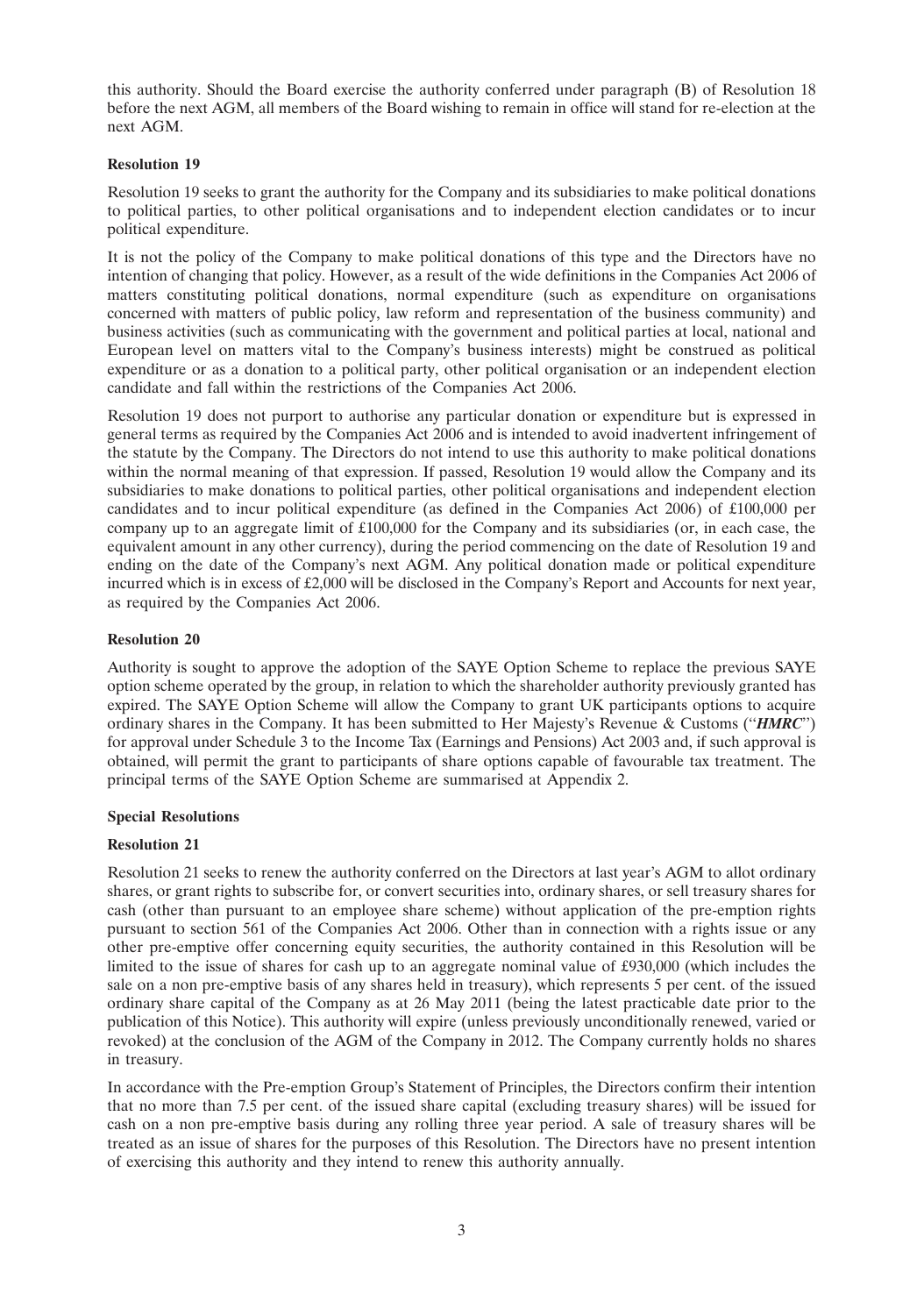### **Resolution 22**

This Resolution replaces the authority given at the AGM of the Company held on 14 July 2010 for the Company to make market purchases of its own ordinary shares as permitted by the Companies Act 2006. The terms of the authority are set out in the Resolution. Approval of the Resolution would enable the Company to purchase up to a maximum of 27,000,000 ordinary shares of 6<sup>79</sup>/<sub>86</sub> pence each in the capital of the Company (representing 10 per cent. of the issued ordinary share capital of the Company as at 26 May 2011, the latest practicable date before publication of this document). This authority will expire (unless previously unconditionally renewed, varied or revoked) at the conclusion of the AGM of the Company to be held in 2012 or, if earlier, 18 months from the date of this Resolution. The price per ordinary share that the Company may pay is set at a minimum amount of the nominal value of each ordinary share and a maximum amount of the higher of: (i) 5 per cent. over the average of the previous five business days' middle market prices and (ii) the higher of the price of the last independent trade of an ordinary share and the highest current independent bid for an ordinary share as derived from the London Stock Exchange Trading System (SETS).

The Directors have no present intention of making such purchases but consider it prudent to retain the ability to do so. The Directors will only exercise the authority if such exercise would in their opinion result in an increase in earnings per share and would be likely to promote the success of the Company for the benefit of its shareholders as a whole.

Any ordinary shares purchased pursuant to the authority conferred by this Resolution may be cancelled or held by the Company as treasury shares, within the limits allowed by law. Such treasury shares may subsequently be cancelled, sold for cash or used to satisfy options issued to employees pursuant to the Company's employee share schemes or otherwise disposed of by Directors in accordance with the requirements of the relevant legislation and the authority relating to rights of pre-emption granted by the shareholders in general meeting.

During financial year 2011, the Company made no market purchases of its own ordinary shares.

The total number of ordinary shares which may be issued on the exercise of outstanding options as at 26 May 2011 is 6,255,911 which represents 2.31 per cent. of the issued ordinary share capital of the Company (excluding treasury shares) as at that date. If the Company were to purchase shares up to the maximum permitted by this Resolution the proportion of ordinary shares subject to outstanding options would represent 2.56 per cent. of the issued ordinary share capital (excluding treasury shares) as at 26 May 2011. There are no warrants outstanding.

#### **Resolution 23**

Resolution 23 renews the authority given at the AGM of the Company held on 14 July 2010 for the Company to call general meetings (other than AGMs) on 14 clear days' notice. This Resolution is required pursuant to the Companies (Shareholders' Rights) Regulations 2009 which have increased the notice period for general meetings of the Company to 21 days, unless shareholders have approved the calling of meetings (other than an AGM) on 14 days' notice by an annual special resolution. It is intended that the shorter notice period would not be used as a matter of routine for such meetings, but only where the flexibility is merited by the business of the meeting and is thought to be in the interests of shareholders as a whole. The approval granted by Resolution 23 will be effective until the Company's next AGM, when it is intended that a similar resolution will be proposed. The Company is also required to meet any applicable requirements for electronic voting under the Companies (Shareholders' Rights) Regulations 2009 before it can call a general meeting on 14 days' notice.

#### **What to do next**

I would ask you to complete the pink Form of Proxy, and return it in the prepaid envelope provided (no postage is required if posted within the UK) to the Company's Registrars, Equiniti, at Aspect House, Spencer Road, Lancing, West Sussex BN99 6ZL so as to arrive as soon as possible but in any event not later than 12.00 noon on 18 July 2011. Alternatively if you would prefer to appoint a proxy or proxies electronically, you may do so via the website run by Equiniti at *www.sharevote.co.uk* using the number provided on the pink Form of Proxy or, if you are a CREST member, by following the procedure explained in paragraph 7 of the Notes to the Notice of AGM. This will not prevent you from also attending the AGM and voting in person. Further details relating to voting by proxy are set out in the Notes to the Notice of AGM on pages 11 to 13 of this document.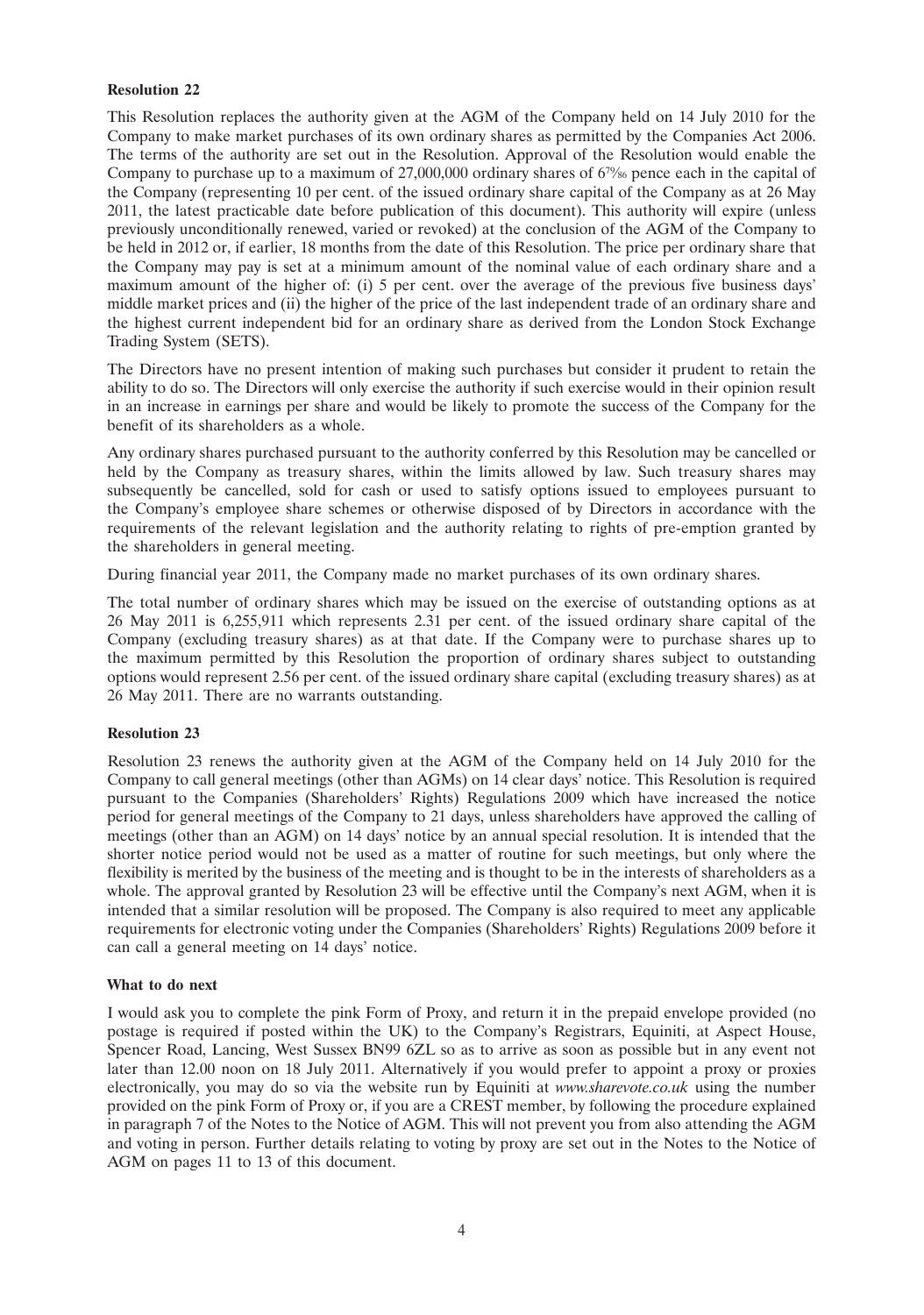### **Shareholder Helpline**

If you have any questions relating to the enclosed documents, please call the Company's Registrars, Equiniti, on 0871 384 2544. Calls to this number cost 8p per minute from a BT landline, other providers' costs may vary. Lines are open from 8.30 a.m. to 5.30 p.m., Monday to Friday. If calling from overseas, please call the following number instead: +44 121 415 7047. The helpline cannot give any financial, legal or tax advice.

### **Documents available for inspection**

The following documents are available for inspection at the registered office of the Company and at the offices of Freshfields Bruckhaus Deringer LLP, 65 Fleet Street, London EC4Y 1HT during usual business hours on any weekday (public holidays excepted) from 9.00 a.m. on 31 May 2011 until the conclusion of the AGM and will also be available for inspection at the AGM venue for at least 15 minutes prior to and during the meeting itself:

- a copy of the Company's Memorandum of Association and Articles of Association;
- copies of the service contracts or letters of appointment of the Directors of the Company; and
- a copy of the terms of the Company's SAYE Option Scheme.

#### **Recommendation**

**The Directors believe that all the proposals to be considered at the AGM are in the best interests of the Company and Shareholders as a whole. Accordingly, the Directors unanimously recommend that you vote in favour of the proposed Resolutions at the AGM, as they intend to do in respect of their own beneficial holdings, totalling 173,960 ordinary shares and representing 0.064% per cent. of the issued ordinary share capital of the Company.**

Yours sincerely

Chus. Cubson-huith.

**Chris Gibson-Smith** *Chairman*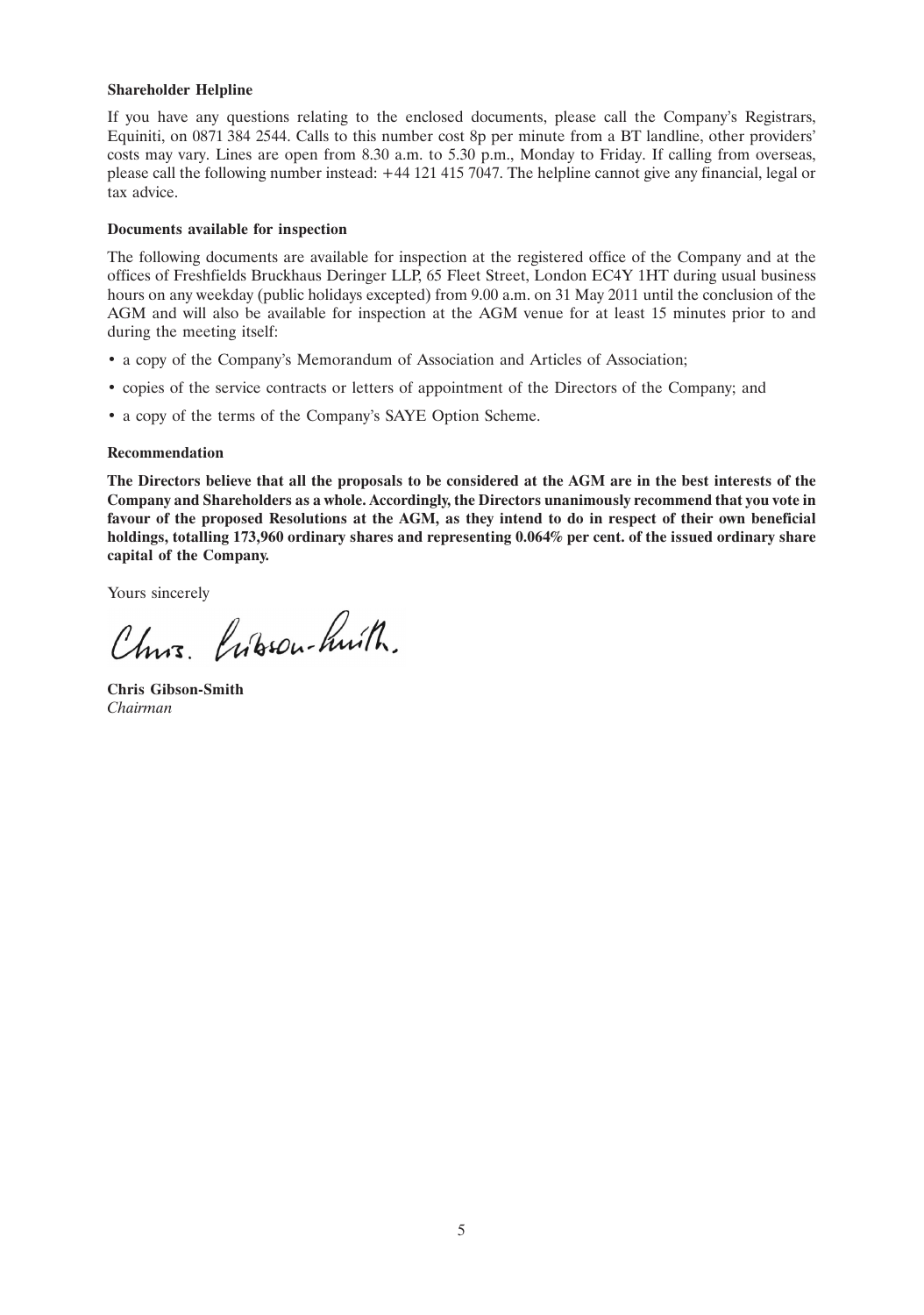# **Directions to Plaisterers' Hall**

One London Wall London EC2Y 5JU



**Nearest Tube:** St Paul's

**Nearest Car Park:** Aldersgate Street Car Park 158-170 Aldersgate Street London EC1A 4HY 0845 0507080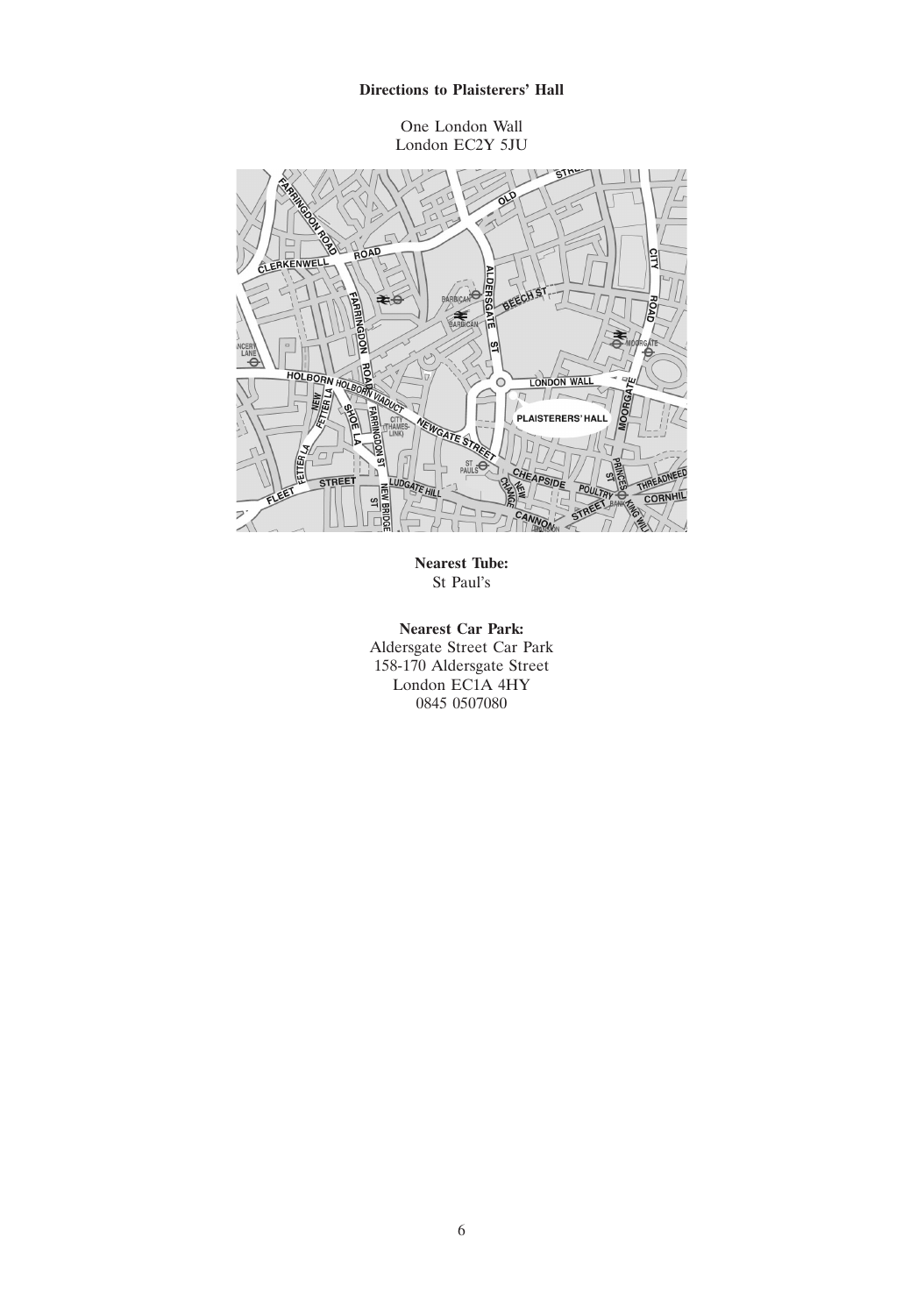NOTICE IS HEREBY GIVEN that the 2011 Annual General Meeting (''*AGM*'') of London Stock Exchange Group plc (the ''*Company''*) will be held at Plaisterers' Hall, One London Wall, London EC2Y 5JU on 20 July 2011 at 12.00 noon to transact the following business:

### **Ordinary Resolutions**

### **RESOLUTION 1**

To receive the accounts of the Company and the reports of the Directors and the auditors thereon for the year ended 31 March 2011.

### **RESOLUTION 2**

To declare the final dividend for the year ended 31 March 2011 of 18 pence for each ordinary share in the capital of the Company.

#### **RESOLUTION 3**

To approve the Remuneration Report contained in the Company's Report and Accounts for the year ended 31 March 2011.

#### **RESOLUTION 4**

To re-elect Janet Cohen as a Director of the Company who retires and, being eligible, offers herself for re-election.

#### **RESOLUTION 5**

To re-elect Sergio Ermotti as a Director of the Company who retires and, being eligible, offers himself for re-election.

# **RESOLUTION 6**

To re-elect Chris Gibson-Smith as a Director of the Company who retires and, being eligible, offers himself for re-election.

#### **RESOLUTION 7**

To re-elect Paul Heiden as a Director of the Company who retires and, being eligible, offers himself for re-election.

### **RESOLUTION 8**

To re-elect Gay Huey Evans as a Director of the Company who retires and, being eligible, offers herself for re-election.

### **RESOLUTION 9**

To re-elect Raffaele Jerusalmi as a Director of the Company who retires and, being eligible, offers himself for re-election

### **RESOLUTION 10**

To re-elect Andrea Munari as a Director of the Company who retires and, being eligible, offers himself for re-election.

# **RESOLUTION 11**

To re-elect Xavier Rolet as a Director of the Company who retires and, being eligible, offers himself for re-election.

### **RESOLUTION 12**

To re-elect Paolo Scaroni as a Director of the Company who retires and, being eligible, offers himself for re-election.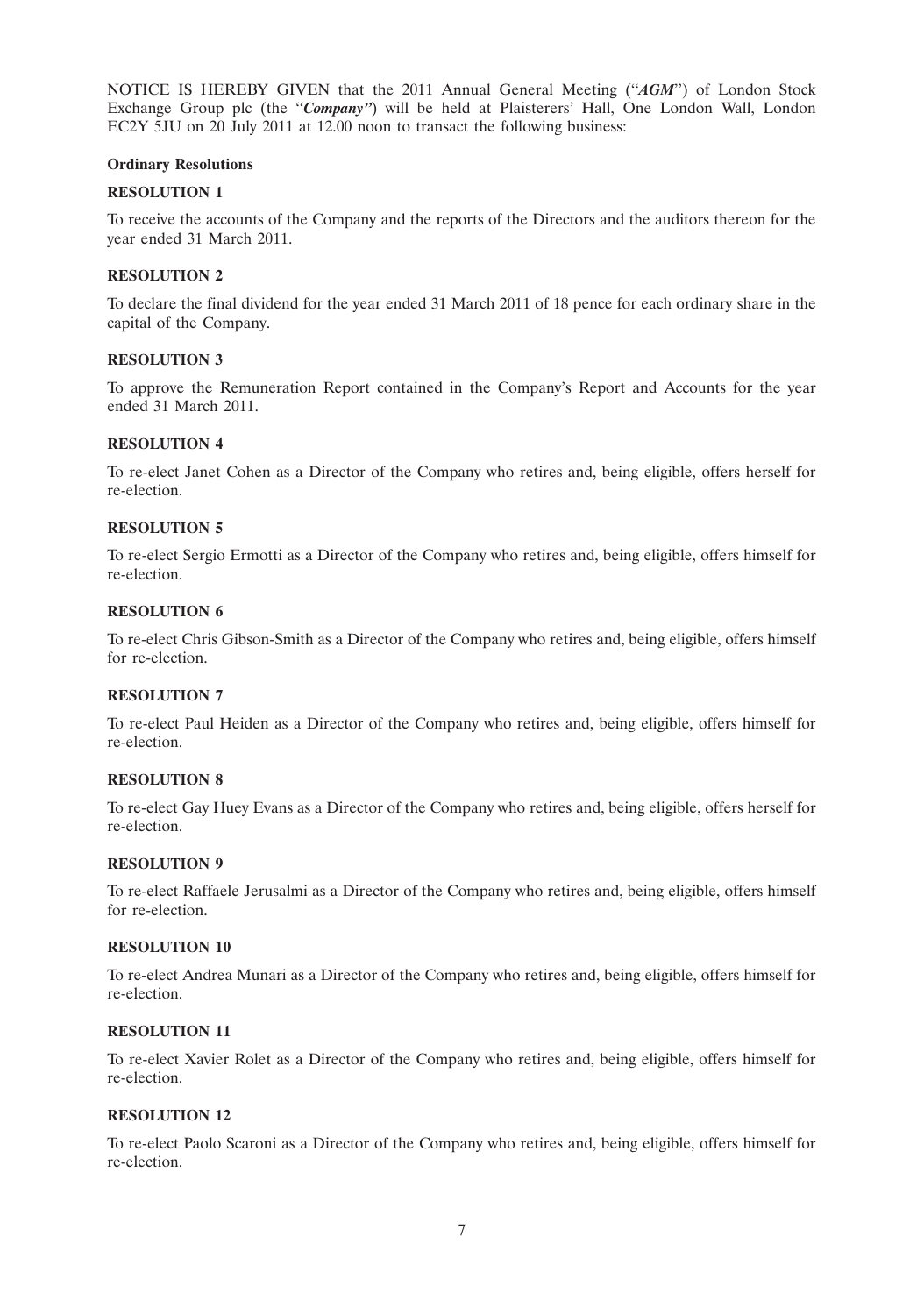### **RESOLUTION 13**

To re-elect Doug Webb as a Director of the Company who retires and, being eligible, offers himself for re-election.

# **RESOLUTION 14**

To re-elect Robert Webb as a Director of the Company who retires and, being eligible, offers himself for re-election.

#### **RESOLUTION 15**

To elect Massimo Tononi as a Director of the Company.

### **RESOLUTION 16**

To re-appoint PricewaterhouseCoopers LLP as auditors of the Company, to hold office until the conclusion of the next Annual General Meeting of the Company at which accounts are laid.

#### **RESOLUTION 17**

To authorise the Directors to determine PricewaterhouseCoopers LLP's remuneration as auditors of the Company.

### **RESOLUTION 18**

- (a) That the Directors be generally and unconditionally authorised pursuant to section 551 of the Companies Act 2006 to:
	- (i) allot shares in the Company, and to grant rights to subscribe for or to convert any security into shares in the Company:
		- (A) up to an aggregate nominal amount of £6,250,000; and
		- (B) comprising equity securities (as defined in the Companies Act 2006) up to an aggregate nominal amount of £12,500,000 (including within such limit any shares issued or rights granted under paragraph (A) above) in connection with an offer by way of a rights issue:
			- (I) to holders of ordinary shares in proportion (as nearly as may be practicable) to their existing holdings; and
			- (II) to people who are holders of other equity securities if this is required by the rights of those securities or, if the Directors consider it necessary, as permitted by the rights of those securities;

and so that the Directors may impose any limits or restrictions and make any arrangements which they consider necessary or appropriate to deal with treasury shares, fractional entitlements, record dates, legal, regulatory or practical problems in, or under the laws of, any territory or any other matter;

for a period expiring (unless previously unconditionally renewed, varied or revoked by the Company pursuant to a resolution approved in general meeting) at the end of the next Annual General Meeting of the Company after the date on which this Resolution is passed; and

- (ii) make an offer or agreement which would or might require shares to be allotted, or rights to subscribe for or convert any security into shares to be granted, after expiry of this authority and the Directors may allot shares and grant rights in pursuance of that offer or agreement as if this authority had not expired;
- (b) that subject to paragraph (c), all existing authorities given to the Directors pursuant to section 551 of the Companies Act 2006 be revoked by this Resolution; and
- (c) that paragraph (b) shall be without prejudice to:
	- (i) the continuing authority of the Directors to allot shares, or grant rights to subscribe for or convert any security into shares, pursuant to an offer or agreement made by the Company before the expiry of the authority pursuant to which such offer or agreement was made;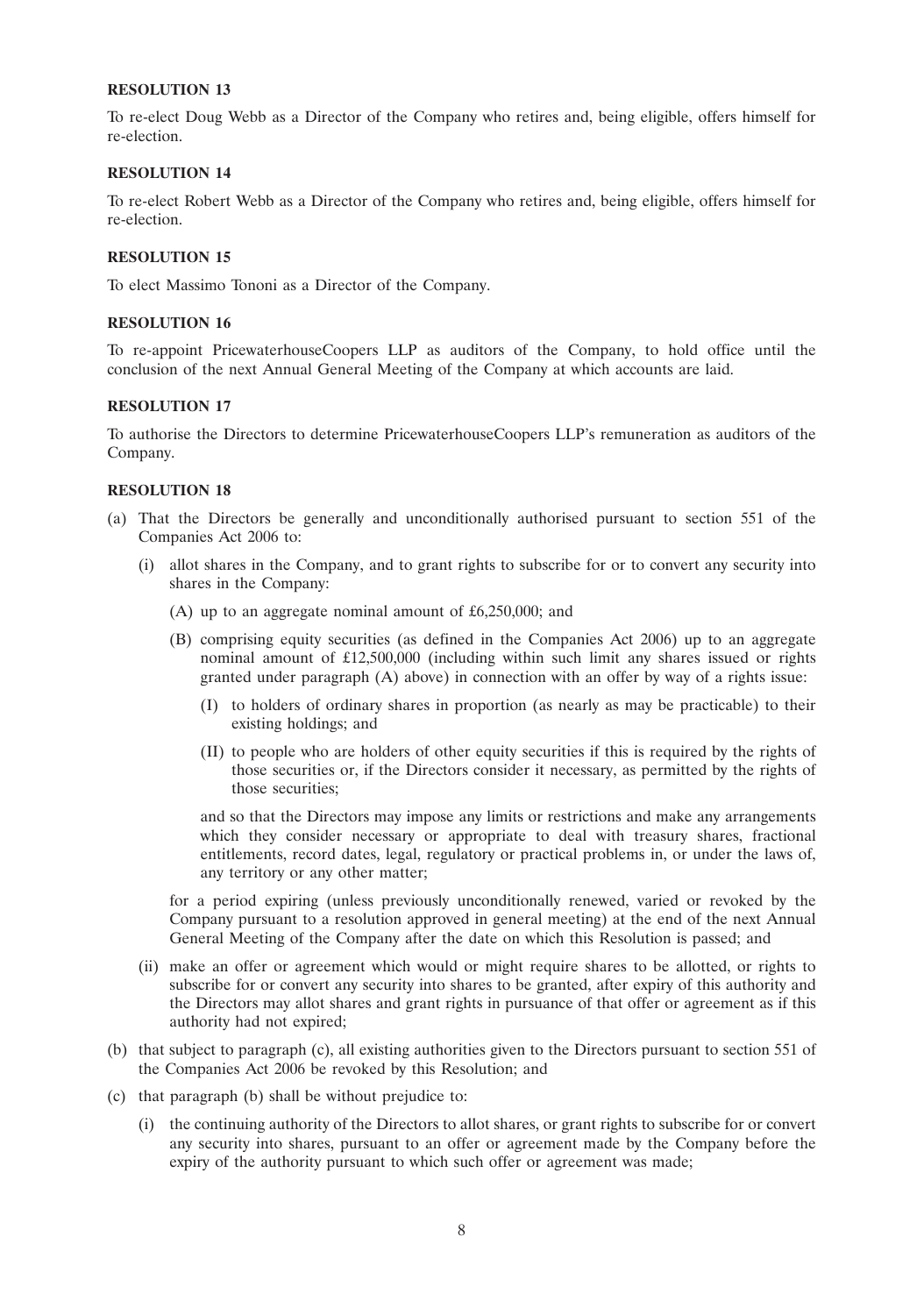- (ii) any previously granted authority to allot shares for the purposes of implementing the proposed merger of the Company with TMX Group Inc. (the ''*Proposed Merger*''); and
- (iii) the terms of any previously granted allotment authority which is conditional on completion of the Proposed Merger and the terms of which revoke the authority in this Resolution upon such previously granted authority becoming effective.

#### **RESOLUTION 19**

That the Company and any company which is or becomes a subsidiary of the Company during the period to which this Resolution relates be and are hereby authorised to:

- (a) make donations to political parties and independent election candidates;
- (b) make donations to political organisations other than political parties; and
- (c) incur political expenditure,

during the period commencing on the date of this Resolution and ending on the date of the Company's next Annual General Meeting after the date on which this Resolution is passed, provided that in each case any such donations and expenditure made by the Company or by any such subsidiary shall not exceed: (i) £100,000 per company; and (ii) together with those made by all such subsidiaries and the Company shall not exceed in aggregate £100,000, provided that the maximum amounts referred to in (i) and (ii) above may comprise sums in different currencies which shall be converted at such rate as the Directors may in their absolute discretion determine to be appropriate.

Any terms used in this Resolution which are defined in Part 14 of the Companies Act 2006 shall bear the same meaning for the purposes of this Resolution.

#### **RESOLUTION 20**

That the London Stock Exchange Group SAYE Option Scheme (the ''*SAYE Option Scheme*''), the principal terms of which are summarised in Appendix 2 on pages 17 to 18 of the notice of Annual General Meeting and the rules of which are produced to the meeting initialled by the Chairman for the purpose of identification, be and is hereby approved and the Directors be authorised to do all things necessary or desirable to carry the SAYE Option Scheme into effect including making any amendments to obtain and/or maintain the approval of Her Majesty's Revenue & Customs for the SAYE Option Scheme.

#### **SPECIAL RESOLUTIONS**

#### **RESOLUTION 21**

That subject to the passing of Resolution numbered 18 in the notice of the meeting and in place of all existing powers (other than for these purposes the terms of any previously granted authority which is conditional on completion of the Proposed Merger and the terms of which revoke the authority in this Resolution upon such previously granted authority becoming effective) the Directors be generally empowered pursuant to sections 570 and 573 of the Companies Act 2006 to allot equity securities (as defined in the Companies Act 2006) for cash, pursuant to the authority conferred by the Resolution numbered 18 in the notice of the meeting as if section 561(1) of the Companies Act 2006 did not apply to the allotment. This power:

- (a) expires (unless previously unconditionally renewed, varied or revoked by the Company pursuant to a resolution approved in general meeting) at the end of the next Annual General Meeting of the Company after the date on which this Resolution is passed, but the Company may make an offer or agreement which would or might require equity securities to be allotted after expiry of this power and the Directors may allot equity securities in pursuance of that offer or agreement as if this power had not expired; and
- (b) shall be limited to the allotment of equity securities in connection with an offer of equity securities (but in the case of the authority granted under Resolution  $18(a)(i)(B)$ , by way of a rights issue only):
	- (i) to the holders of ordinary shares in proportion (as nearly as may be practicable) to their existing holdings; and
	- (ii) to people who are holders of other equity securities, if this is required by the rights of those securities or, if the Directors consider it necessary, as permitted by the rights of those securities,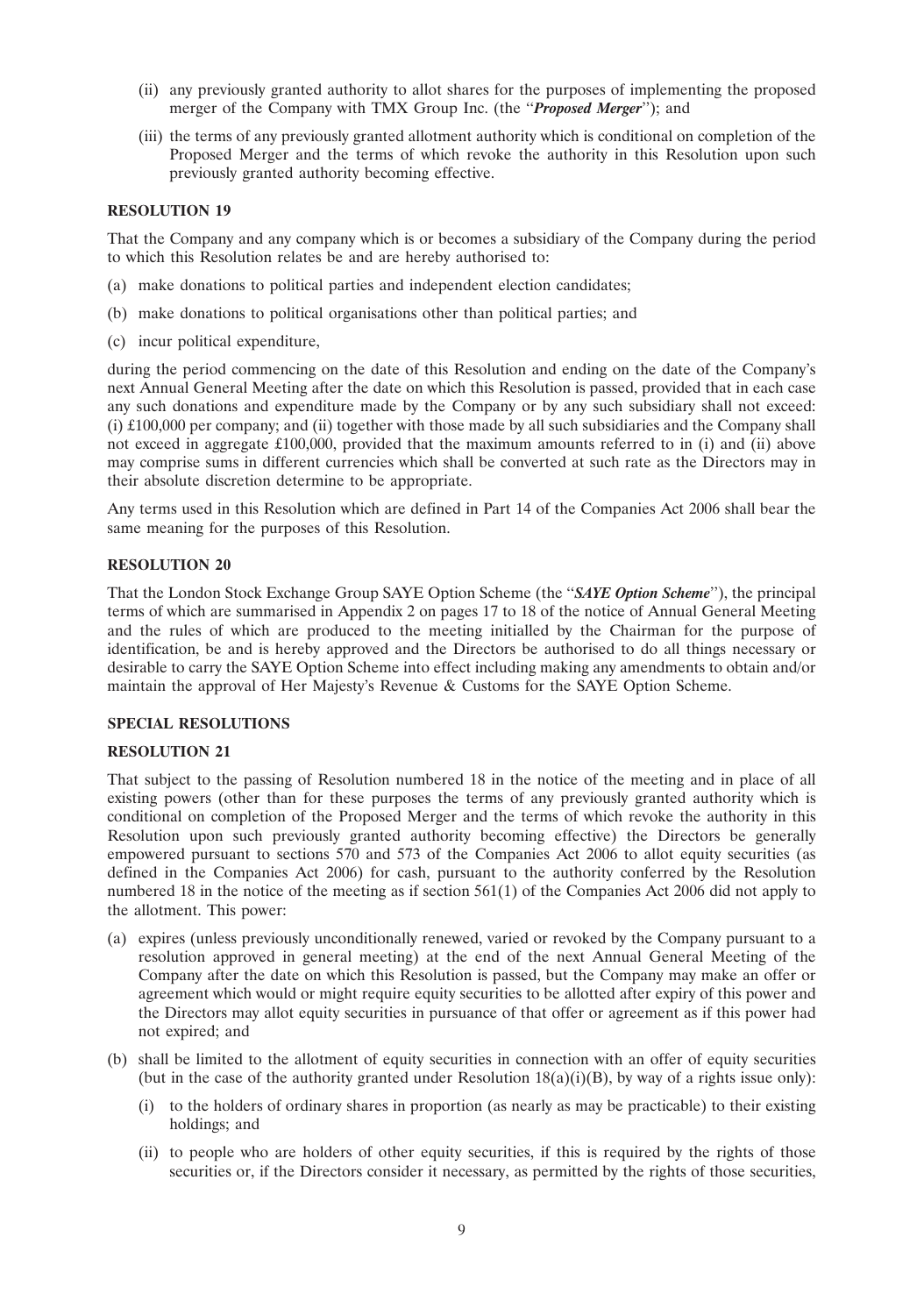and so that the Directors may impose any limits or restrictions and make any arrangements which they consider necessary or appropriate to deal with treasury shares, fractional entitlements, record dates, legal, regulatory or practical problems in, or under the laws of, any territory or any other matter; and

(c) in the case of the authority granted under Resolution 18(a)(i)(A) shall be limited to the allotment of equity securities for cash otherwise than pursuant to paragraph (b) up to an aggregate nominal amount of £930,000.

This power applies in relation to a sale of shares which is an allotment of equity securities by virtue of section 560(3) of the Companies Act 2006 as if in the first paragraph of this Resolution the words ''pursuant to the authority conferred by the Resolution numbered 18 in the notice of the meeting'' were omitted.

### **RESOLUTION 22**

That the Company be and hereby is generally and unconditionally authorised to make market purchases (within the meaning of Section 693 of the Companies Act 2006) of its own ordinary shares, provided that:

- (a) the maximum number of ordinary shares authorised to be purchased is 27,000,000 ordinary shares in the capital of the Company;
- (b) the minimum price which may be paid for an ordinary share shall not be less than the nominal value of the ordinary shares at the time of purchase which amount shall be exclusive of expenses;
- (c) the maximum price which may be paid for an ordinary share is, in respect of an ordinary share contracted to be purchased on any day, the higher of:
	- (i) an amount (exclusive of expenses) equal to 105 per cent. of the average of the mid-market quotations for an ordinary share of the Company as derived from the Daily Official List of the London Stock Exchange for the five business days immediately preceding the day on which the ordinary share is contracted to be purchased; and
	- (ii) an amount (exclusive of expenses) equal to the higher of the price of the last independent trade of an ordinary share and the highest current independent bid for an ordinary share as derived from the London Stock Exchange Trading System (SETS);
- (d) the authority hereby conferred shall expire at the conclusion of the next Annual General Meeting of the Company following the passing of this Resolution or 18 months from the date of this Resolution (whichever is earlier), unless such authority is unconditionally renewed pursuant to a resolution taking effect prior to such time;
- (e) the Company may conclude a contract to purchase ordinary shares under the authority hereby conferred prior to the expiry of such authority which will or may be executed wholly or partly after such expiry, and may make a purchase of ordinary shares in pursuance of any such contract as if the authority hereby conferred had not expired; and
- (f) the authority granted by this Resolution is without prejudice to any previously granted authority to make market purchases which is conditional on completion of the Proposed Merger and the terms of which revoke the authority in this Resolution upon such previously granted authority becoming effective.

### **RESOLUTION 23**

That a general meeting of the Company other than an Annual General Meeting may be called on not less than 14 clear days' notice.

By Order of the Board Registered Office: 31 May 2011 10 Paternoster Square

Lisa Condron, Secretary London Stock Exchange Group plc London EC4M 7LS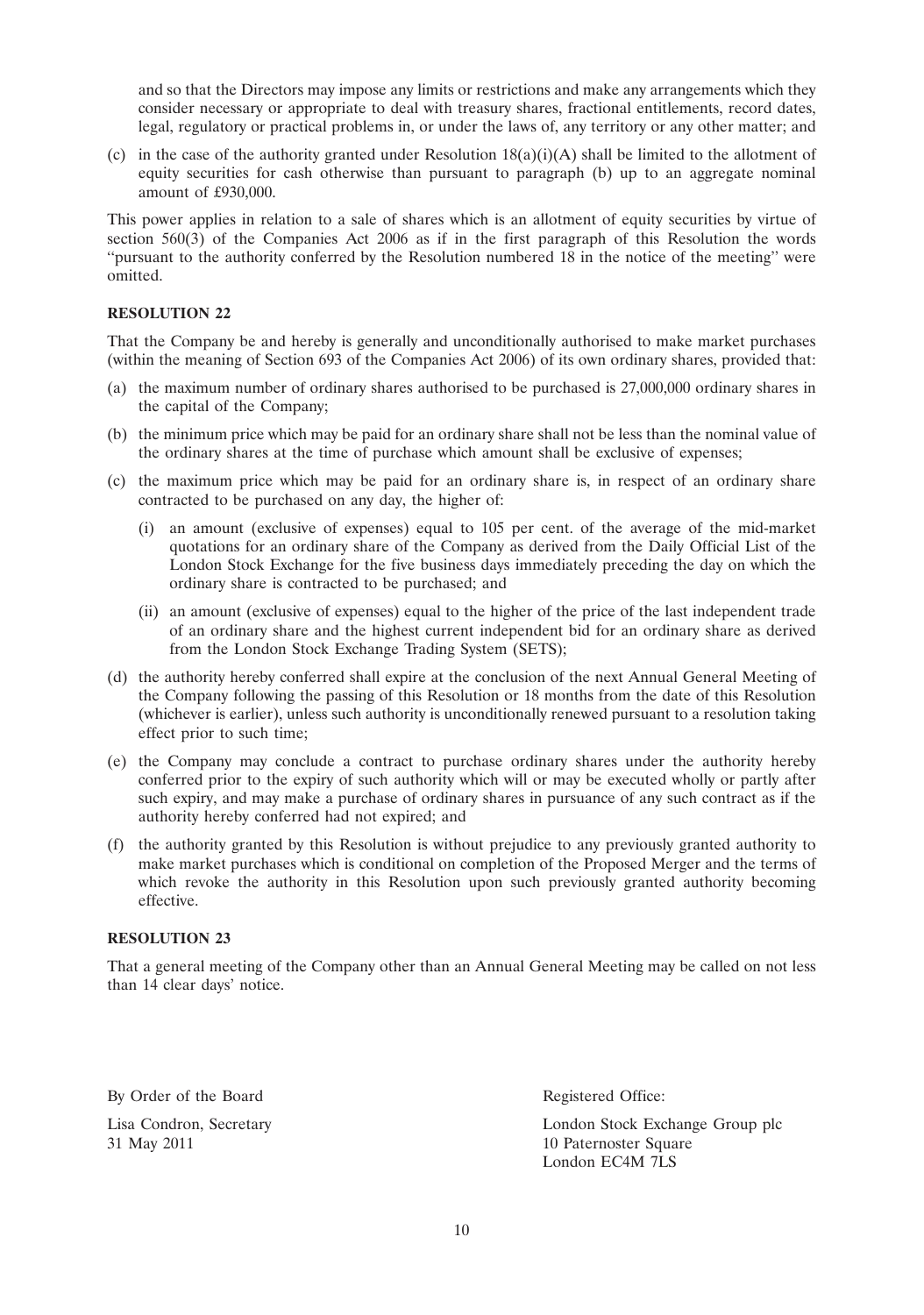# **Notes to the Notice of Annual General Meeting**

1. The right to attend and vote at the meeting is determined by reference to the Company's register of shareholders. Only a shareholder entered in the register of shareholders at 6.00 p.m. on 18 July 2011 (or, in the event that the Annual General Meeting is adjourned, on the register of shareholders 48 hours before the time of any adjourned meeting) is entitled to attend and vote at the meeting and a shareholder may vote in respect of the number of ordinary shares registered in that shareholder's name at that time. Changes to the entries in the register of shareholders after that time shall be disregarded in determining the rights of any person to attend and vote at the meeting.

2. Shareholders are entitled to appoint a proxy to exercise all or any of their rights to attend and to speak and vote on their behalf at the Annual General Meeting. A shareholder may appoint more than one proxy in relation to the Annual General Meeting provided that each proxy is appointed to exercise the rights attached to a different share or shares held by that shareholder. A proxy need not be a shareholder of the Company. A pink Form of Proxy is enclosed with this Notice of Annual General Meeting for use at the Annual General Meeting.

**3. To be valid, a Form of Proxy, duly completed, signed or sealed (as appropriate) and dated, together with any power of attorney or other authority (if any) under which it is signed or a notarially certified copy thereof, must be returned to the Company's Registrars, Equiniti, at Aspect House, Spencer Road, Lancing, West Sussex BN99 6ZL so as to arrive not later than 12.00 noon on 18 July 2011 or not less than 48 hours before the time of any adjourned meeting or the taking of a poll at which the person named in the Form of Proxy proposes to vote.**

4. The Form of Proxy must be executed by the shareholder or his or her attorney duly authorised in writing and (in the case of an individual) must be signed by the individual or his or her attorney duly authorised in writing or (in the case of a corporation) either executed under its common seal or signed on its behalf by a duly authorised officer or attorney of the corporation.

5. In the case of joint registered holders, the signature of one holder will be accepted and the vote of the senior holder who tenders a vote, whether in person or by proxy, will be accepted to the exclusion of the votes of the other joint holders. For this purpose, seniority will be determined by the order in which the names stand on the register of shareholders of the Company in respect of the relevant joint holding.

6. Alternatively a shareholder may appoint a proxy or proxies electronically either via the website run by Equiniti at *www.sharevote.co.uk* using the number provided on the pink Form of Proxy or, if such shareholder is a CREST member, by using the procedure described in paragraph 7 below.

7. CREST members who wish to appoint a proxy or proxies through the CREST electronic proxy appointment service may do so for the Annual General Meeting and any adjournment(s) thereof by using the procedures described in the CREST Manual, which can be viewed at *www.euroclear.com/CREST*. CREST Personal Members or other CREST sponsored members, and those CREST members who have appointed a voting service provider(s), should refer to their CREST sponsor or voting service provider(s), who will be able to take the appropriate action on their behalf.

In order for a proxy appointment or instruction made using the CREST service to be valid, the appropriate CREST message (a ''*CREST Proxy Instruction*'') must be properly authenticated in accordance with Euroclear's specifications and must contain the information required for such instructions, as described in the CREST Manual. The message, regardless of whether it constitutes the appointment of a proxy or an amendment to the instruction given to a previously appointed proxy must, in order to be valid, be transmitted so as to be received by the issuer's agent (ID RA19) by not later than 12.00 noon on 18 July 2011. For this purpose, the time of receipt will be taken to be the time (as determined by the timestamp applied to the message by the CREST Applications Host) from which the issuer's agent is able to retrieve the message by enquiry to CREST in the manner prescribed by CREST. After this time any change of instructions to proxies appointed through CREST should be communicated to the appointee through other means.

CREST members and, where applicable, their CREST sponsors or voting service providers should note that Euroclear does not make available special procedures in CREST for any particular messages. Normal system timings and limitations will therefore apply in relation to the input of CREST Proxy Instructions. It is the responsibility of the CREST member concerned to take (or, if the CREST member is a CREST personal member or sponsored member or has appointed a voting service provider(s), to procure that his CREST sponsor or voting service provider(s) take(s)) such action as shall be necessary to ensure that a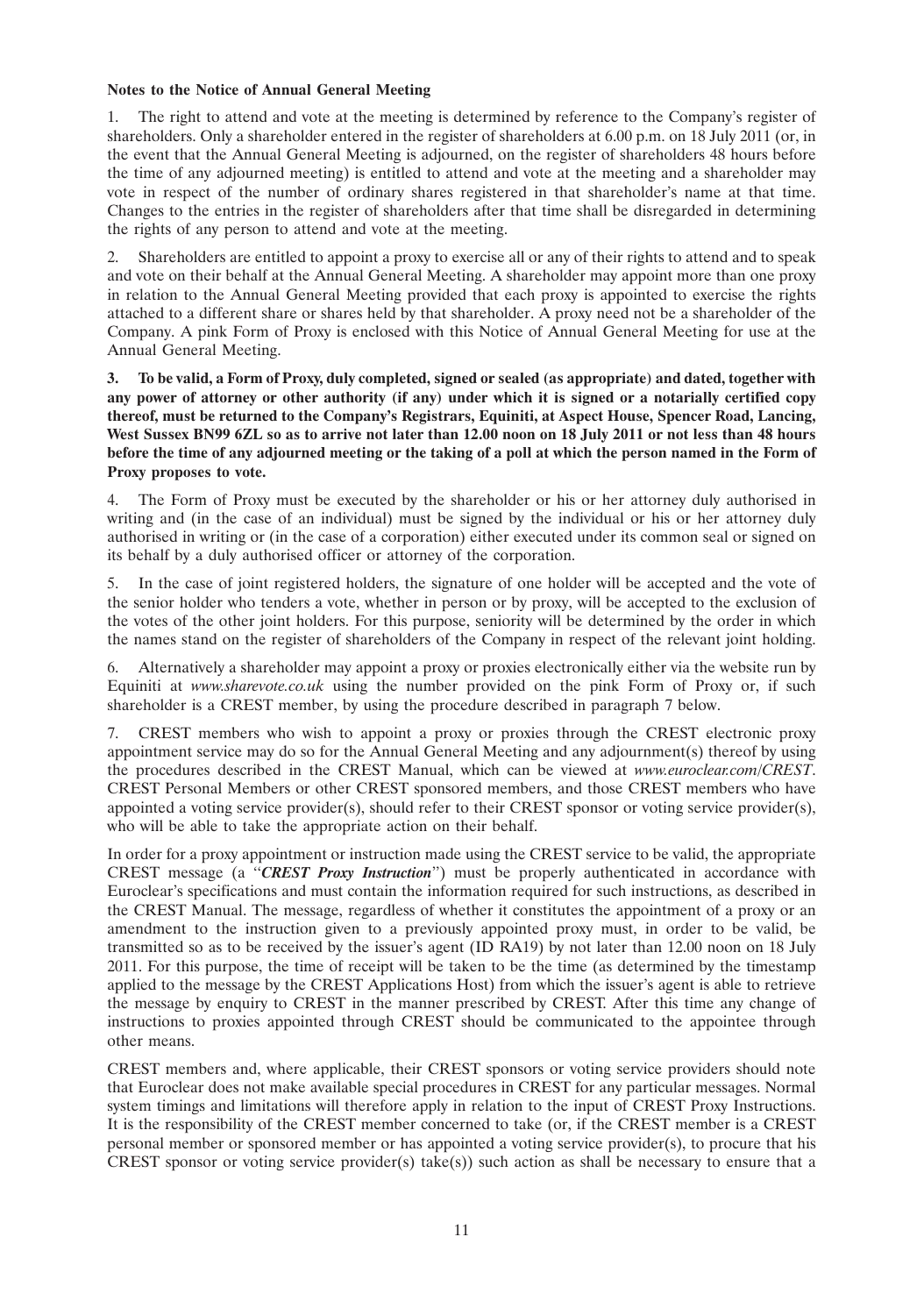message is transmitted by means of the CREST system by any particular time. In this connection, CREST members and, where applicable, their CREST sponsors or voting service providers are referred, in particular, to those sections of the CREST Manual concerning practical limitations of the CREST system and timings.

The Company may treat as invalid a CREST Proxy Instruction in the circumstances set out in Regulation 35(5)(a) of the Uncertificated Securities Regulations 2001.

8. Any corporation which is a shareholder may appoint one or more corporate representatives who may exercise on its behalf all of its powers provided that they do not exercise their powers differently in relation to the same shares.

9. Any person to whom this notice is sent who is a person nominated under section 146 of the Companies Act 2006 to enjoy information rights (a ''*Nominated Person*'') may have a right, under an agreement between him or her and the shareholder by whom he or she was nominated, to be appointed (or to have someone else appointed) as a proxy for the Annual General Meeting. If a Nominated Person has no such proxy appointment right or does not wish to exercise it, he or she may, under any such agreement, have a right to give instructions to the shareholder as to the exercise of voting rights.

10. The statements of the rights of shareholders in relation to the appointment of proxies in paragraphs 2 to 7 above do not apply to Nominated Persons. The rights described in those paragraphs can only be exercised by shareholders of the Company.

11. As at 26 May 2011 (being the last practicable date prior to the publication of this document) the Company's issued share capital consists of 271,108,651 ordinary shares of  $6\frac{7}{86}$  pence each, carrying one vote each. Therefore, the total voting rights in the Company as at 26 May 2011 are 271,108,651.

12. Under section 527 of the Companies Act 2006, shareholders meeting the threshold requirements set out in that section have the right to require the Company to publish on a website a statement setting out any matter relating to: (i) the audit of the Company's accounts (including the auditor's report and the conduct of the audit) that are to be laid before the Annual General Meeting; or (ii) any circumstance connected with an auditor of the Company ceasing to hold office since the last Annual General Meeting. The Company may not require the shareholders requesting any such website publication to pay its expenses in complying with sections 527 or 528 of the Companies Act 2006. Where the Company is required to place a statement on a website under section 527 of the Companies Act 2006, it must forward the statement to the Company's auditor not later than the time when it makes the statement available on the website. The business which may be dealt with at the Annual General Meeting includes any statement that the Company has been required under section 527 of the Companies Act 2006 to publish on a website.

13. Any shareholder attending the meeting has the right to ask questions. The Company must cause to be answered any such question relating to the business being dealt with at the meeting but no such answer need be given if: (a) to do so would interfere unduly with the preparation for the meeting or involve the disclosure of confidential information; (b) the answer has already been given on a website in the form of an answer to a question; or (c) it is undesirable in the interests of the Company or the good order of the meeting that the question be answered.

14. In accordance with section 311A of the Companies Act 2006, the contents of this notice of meeting, details of the total number of shares in respect of which members are entitled to exercise voting rights at the AGM and, if applicable, any members' statements, members' resolutions or members' matters of business received by the Company after the date of this notice are available to view and to download on the Company's website at *www.londonstockexchangegroup.com/investor-relations/shareholderservices/agm-information/agm-information.htm*.

15. The results of the voting at the Annual General Meeting will be announced though a Regulatory Information Service and will appear on our website at *www.londonstockexchangegroup.com/investorrelations/shareholder-services/agm-information/agm-information.htm* on 20 July 2011.

16. Save as provided above, any communication with the Company in relation to the Annual General Meeting, including in relation to proxies, should be sent to the Company's Registrars, Equiniti, at Aspect House, Spencer Road, Lancing, West Sussex BN99 6ZL. No other means of communication will be accepted. In particular, you may not use any electronic address provided either in this Notice or in any related documents (including the Report and Accounts for the year ended 31 March 2011, the Form of Proxy or the Annual General Meeting Shareholder Admission Card) to communicate with the Company for any purposes other than those expressly stated.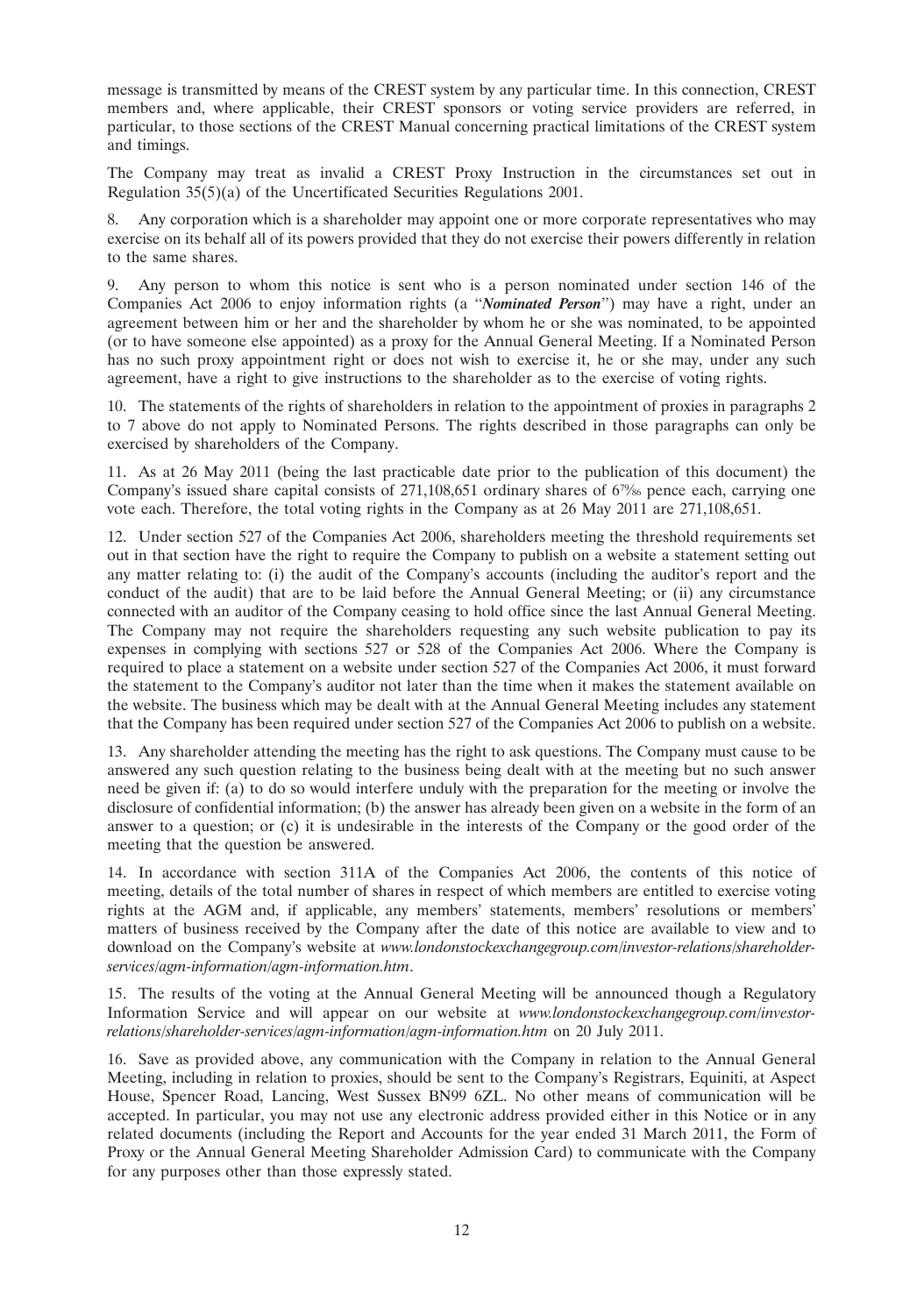17. In order to access shareholder documents from the Company (including the copies of the Report and Accounts) on the website, you will need to have access to a PC or Mac with: (i) Microsoft Internet Explorer version 6.0 (or later version) which can be downloaded from the Microsoft website at: *http://windows.microsoft.com/en-gb/windows/downloads*, or equivalent alternative web browser software; and (ii) Adobe Acrobat Reader which can be downloaded free from the Adobe website at: *http://get.adobe.com/uk/reader.*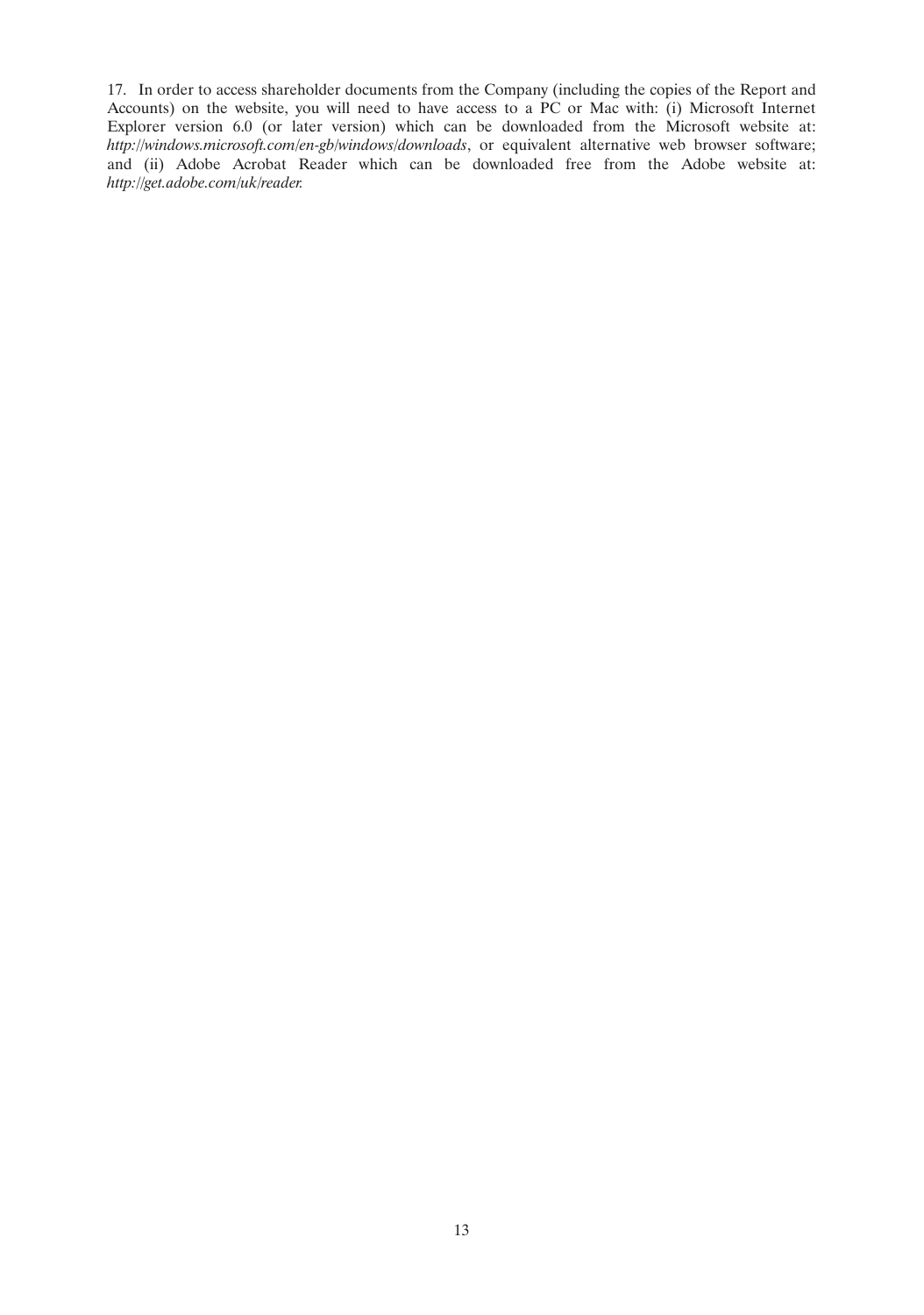#### **Appendix 1**

#### **Biographies of the Directors seeking election or re-election**

#### **Baroness (Janet) Cohen, 70 Non-Executive Director, Member of the Audit and Risk Committee and Member of the Nomination Committee**

Appointed to the Board in February 2001. A Life Peer. Vice Chairman of Borsa Italiana S.p.A.. President BPP University College and Senior Advisor to BPP Holdings. Previously Non-Executive Director of BPP Holdings plc from 1994 to 2002 and Chairman from 2002 to 2006, Freshwater UK plc from 2007 to February 2009, Trillium Partners Ltd from September 2009 to April 2010, Management Consulting Group plc from 2003 to 2011 and Proudfoot Trustees Limited from 2003 to 2011. Advisory Director of HSBC Investment Bank, a Non-Executive Director of Charterhouse Management Services Ltd from 1988 to 1999 and Charterhouse Financial Services Ltd from 1989 to 1993. Governor of the BBC from 1994 to 1999.

### **Sergio Ermotti, 51**

### **Non-Executive Director and Member of the Remuneration Committee**

Appointed to the Board in October 2007. Chairman and CEO of UBS Group Europe, Middle East and Africa and member of the Group Executive Board from April 2011. Previously Group Deputy CEO of UniCredit Group, Head of Corporate & Investment Banking and Private Banking Strategic Business Area from 2007 to 2010.

From January 2006 to July 2007 Deputy General Manager and Head of Markets and Investment Banking at UniCredit Group. With Merrill Lynch & Co. from 1987 until 2004 where he was latterly Senior Vice President, Co-Head of Global Equity Markets and Member of the Operating Committee. From 2002 to 2003 he was a Director of Virt-X Limited and Virt-X Exchange Limited.

#### **Chris Gibson-Smith, 65**

# **Non-Executive Chairman of the Company and the Nomination Committee and Member of the Remuneration Committee**

Appointed to the Board in May 2003. Also Chairman of The British Land Company plc and Non-Executive Director of Qatar Financial Centre Authority. He is a Trustee of the London Business School. He was previously Chairman of National Air Traffic Services Ltd from 2001 to 2005, Director of Lloyds TSB plc from 1999 to 2005, Group Managing Director of BP plc from 1997 to 2001, and a past Trustee of the Institute of Public Policy Research and the arts charity Arts & Business.

### **Paul Heiden, 54**

### **Non-Executive Director and Chairman of the Audit and Risk Committee**

Appointed to the Board in June 2010. Chairman of Talaris Topco Limited. Non-Executive Director of United Utilities Group plc and Meggitt plc. Previously Chief Executive Officer of FKI plc from 2003 to 2008 and Group Finance Director of Rolls-Royce plc from 1999 to 2003. He has had previous senior finance roles at Hanson PLC and Mercury Communications and was a Non-Executive Director of Bunzl plc from 1998 to 2005 and a Non-Executive Director of Filtrona plc from 2005 to 2006.

### **Gay Huey Evans, 56**

#### **Non-Executive Director, Member of the Audit and Risk Committee and Member of the Remuneration Committee**

Appointed to the Board in June 2010. Vice Chairman of the Board and Non-Executive Chairman of Europe of The International Swaps and Derivatives Association. Previously, Vice Chairman Investment Banking and Investment Management, Barclays plc from 2008 to 2010, Head of Governance at Citi Alternative Investments (EMEA) from 2007 to 2008 and President of Tribeca Global Management from 2005 to 2007 (both part of Citigroup) and Director of Markets Division and Head of Capital Markets Sector at the UK Financial Services Authority from 1998 to 2005.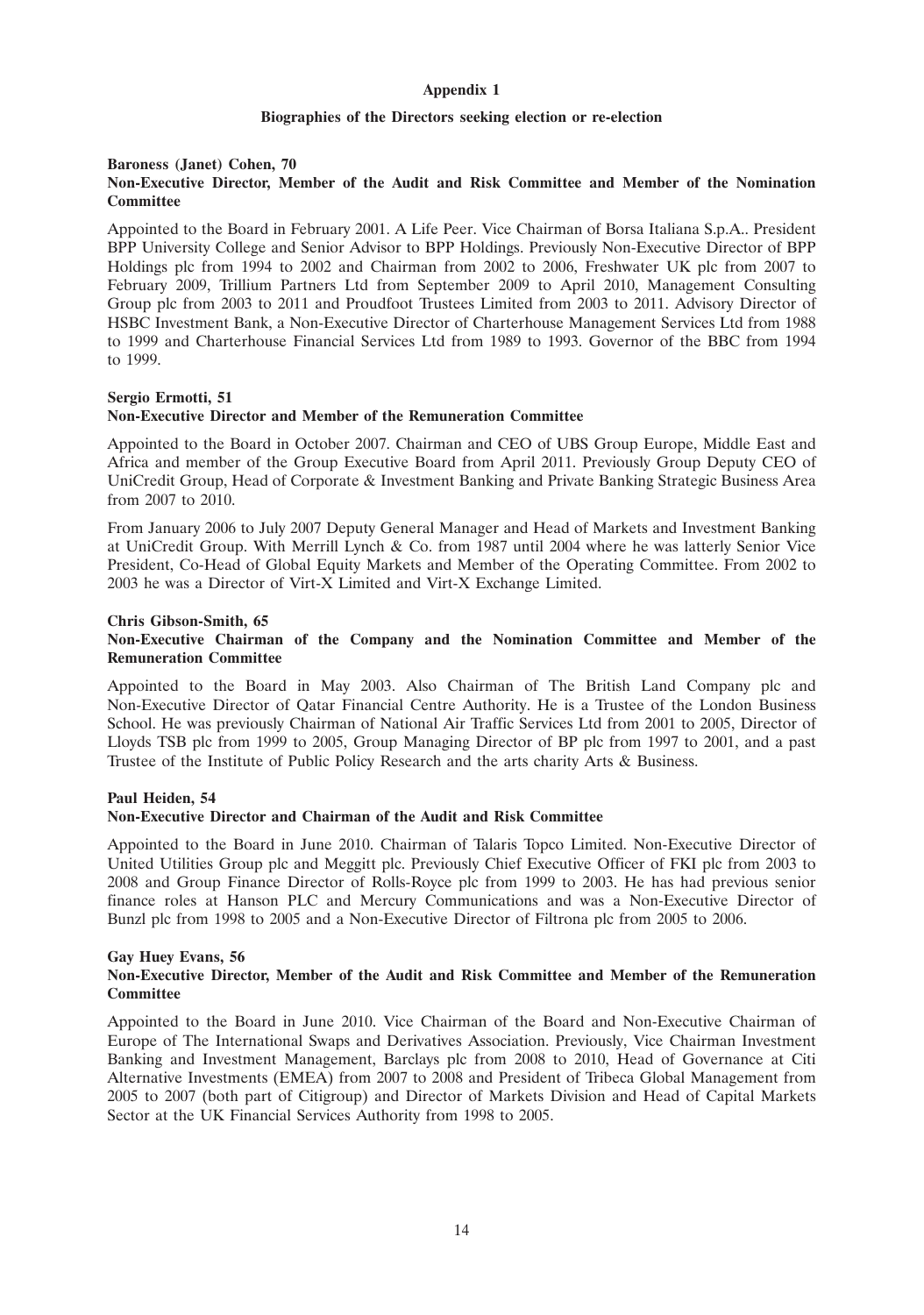# **Raffaele Jerusalmi, 50 Executive Director, Chief Executive Officer of Borsa Italiana and Director of Capital Markets**

Appointed to the Board in June 2010. In addition to his role as Director of Capital Markets, Raffaele was appointed Chief Executive Officer of Borsa Italiana S.p.A. in April 2010. He is also Institore of the LSEGH (Italy) group of companies. Prior to joining Borsa Italiana in 1998, he was head of trading for Italian fixed income at Credit Suisse First Boston from 1993 to 1998. From 1996 he was member of the proprietary trading group in London. From 1997 to 1998 he was a Board Member of MTS S.p.A., representing Credit Suisse First Boston and from 1989 to 1993 was head of trading for the fixed income and derivatives divisions at Cimo S.p.A. in Milan.

# **Andrea Munari, 48**

### **Non-Executive Director and Member of the Audit and Risk Committee**

Appointed to the Board in October 2007. CEO and Managing Director of Banca IMI (Intesa Sanpaolo group). Previously, a Managing Director of Morgan Stanley Fixed Income Division, Director of MTS S.p.A. from 2003 to 2005 and of TLX S.p.A. from January to September 2007.

# **Xavier Rolet, 51 Chief Executive Officer**

Appointed to the Board in March 2009 and appointed Chief Executive on 20 May 2009. From 2000 to 2008 he was a senior executive at Lehman Brothers and, most recently, CEO of Lehman in France. Prior to Lehman Brothers, he held senior positions at Dresdner Kleinwort Benson from 1997 to 2000, Credit Suisse First Boston from 1994 to 1996 and Goldman Sachs from 1984 to 1994. He was a Non-Executive Director of LCH.Clearnet until July 2010.

# **Paolo Scaroni, 64**

# **Non-Executive Deputy Chairman of the Company, Member of the Remuneration Committee and Member of the Nomination Committee**

Appointed to the Board in October 2007. CEO of eni S.p.A. since May 2005. Non-Executive Director of Assicurazioni Generali, Veolia Environnement, Fondazione Teatro alla Scala and Member of the Board of Overseers of Columbia Business School (New York). Previously CEO of Pilkington plc from 1997 to 2002, Director of BAE Systems plc from 2000 to 2004 and of Invensys plc from 2001 to 2002. He was also CEO of Enel from 2002 to 2005, Director from 2002 to 2005 and then Chairman from 2005 to 2006 of Alliance Unichem plc.

### **Massimo Tononi, 46 Non-Executive Director**

Appointed to the Board in September 2010. He is a director of Borsa Italiana S.p.A., Mittel S.p.A., Sorin S.p.A. and Prysmian S.p.A. Mr Tononi played a senior role in the business development and execution of investment banking transactions throughout Europe in his previous role at Goldman Sachs, including as a Partner and Managing Director in the investment banking division from 2008 to July 2010. Between 2006 and 2008 he was Treasury Undersecretary at the Italian Ministry of Economy & Finance in Rome.

# **Doug Webb, 50 Chief Financial Officer**

Appointed to the Board in June 2008. Non-Executive Director of SEGRO plc. Member of the FSA Practitioner Panel. At QinetiQ Group plc from 2003 to 2008, became its Chief Financial Officer in 2005. Previously Chief Financial Officer and Chief Operating Officer, North America and then Finance Director, Continental Europe at Logica plc from 1994 to 2003 and at Price Waterhouse from 1982 to 1994. Fellow of the Institute of Chartered Accountants in England and Wales.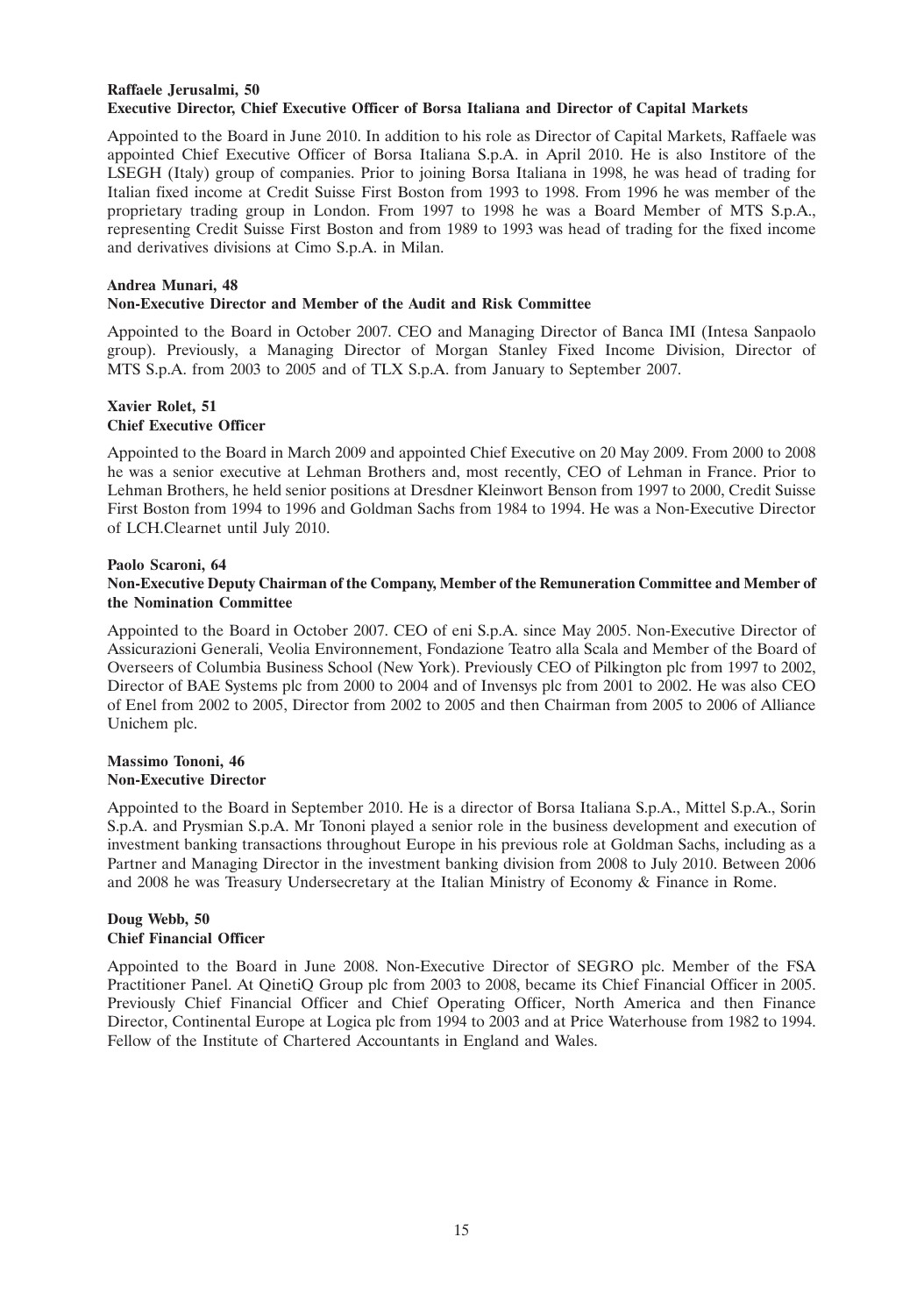### **Robert Webb QC, 62 Non-Executive Director, Chairman of the Remuneration Committee and Member of the Nomination Committee**

Appointed to the Board in February 2001. Non-Executive Chairman of Autonomy Corporation plc, BBC Worldwide and Sciemus Ltd. Non-Executive Director of the BBC Executive Board, Hakluyt Ltd, Argent Group plc and the Emerging Health Threats Forum. Bencher, Inner Temple. General Counsel of British Airways from September 1998 to April 2009, responsible for law, government affairs, safety, security and risk management. Formerly Head of Chambers at 5 Bell Yard, London.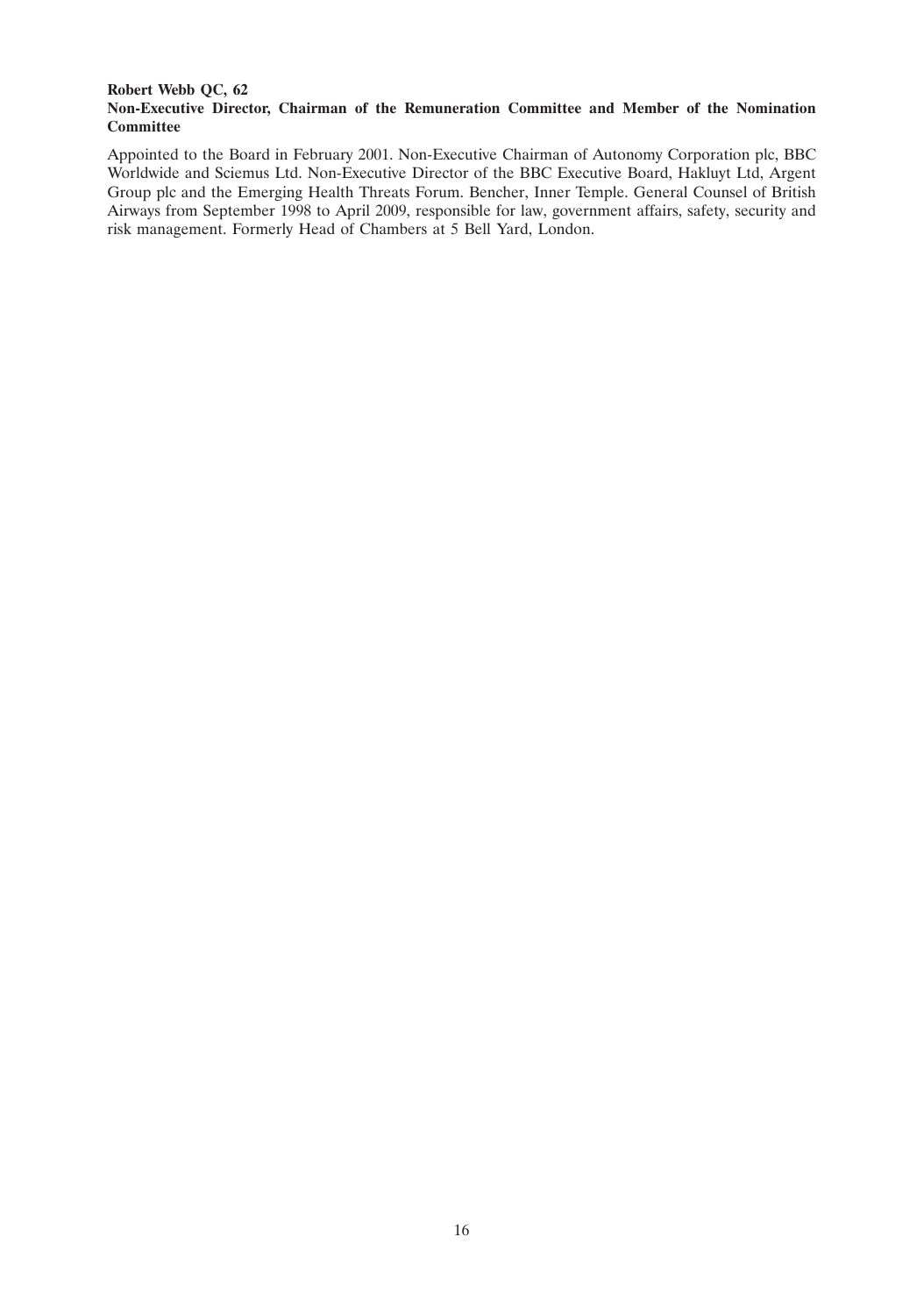### **Appendix 2**

### **Summary of the Principal Provisions of the London Stock Exchange Group SAYE Option Scheme**

#### **General**

Authority is sought to approve the adoption of the London Stock Exchange Group SAYE Option Scheme (the ''*SAYE Option Scheme*'') which is to replace the previous SAYE option scheme approved by shareholders on 15 March 2000 (authority for which has now expired). The rules of the SAYE Option Scheme will mirror the original SAYE option scheme save for minor amendments to assist or improve the administration of the SAYE Option Scheme. The SAYE Option Scheme, which has been submitted to HMRC for approval under Schedule 3 to the Income Tax (Earnings and Pensions) Act 2003, will permit the grant to participants of share options capable of tax favourable treatment. The SAYE Option Scheme will allow the Company to grant UK participants options to acquire ordinary shares in the Company. A committee of the Remuneration Committee, the Share Scheme Committee, will operate the SAYE Option Scheme.

#### **Eligibility**

All employees and directors of the Company and subsidiaries of the Company designated by the Share Scheme Committee (together, ''*Participating Companies*''), who have such minimum qualifying period of continuous employment with a Participating Company as the Share Scheme Committee may specify (not exceeding 5 years), are eligible to be invited to apply for options under the SAYE Option Scheme whenever it is operated. All benefits under the SAYE Option Scheme are non-pensionable.

#### **Grant of options**

Invitations to participate in the SAYE Option Scheme may be issued: (i) during the period of 42 days following the day on which the SAYE Option Scheme is approved by HMRC; (ii) 42 days following the announcement of the Company's results for the last preceding financial year, half-year or other period; or (iii) on any day on which the Share Scheme Committee determines that exceptional circumstances justify a grant. No options may be granted under the SAYE Option Scheme after the tenth anniversary of its adoption by shareholders.

#### **Savings Contributions**

Participants must enter into a savings contract with a nominated savings institution under which participants agree to make monthly savings of a minimum of £5 per month and a maximum of £250 per month. The date on which savings will be repaid to a participant (the ''*bonus date*''), which will be fixed at the date of grant, and may be three, five, or seven years after commencement of the savings contract. A tax-free bonus is paid at the end of the savings contract.

The number of shares over which a participant may be granted an option will be fixed at the time an option is granted as the number of shares that can be acquired on the bonus date, at the exercise price, out of the repayment proceeds of the savings contract (which are equal to the aggregate of the monthly contributions and any bonus due).

#### **Exercise price**

The exercise price of an option may not be less than  $80\%$  of the middle-market quotation of a share as derived from the London Stock Exchange Daily Official List for the dealing day immediately prior to the invitation date (or, where the Share Scheme Committee so determines, 80% of the average of the middlemarket quotation of a share on the three dealing days immediately prior to the invitation date).

### **Exercise of options**

An option may normally only be exercised during the 6 month period following the bonus date under the related savings contract (which may be the third, fifth or seventh anniversary of the date of the grant depending on the terms on which options have been granted).

If a participant's employment is terminated, his options will automatically lapse, although early exercise of options is permitted in certain circumstances over the number of shares that may be acquired using the proceeds of the partially completed savings contract plus any interest that has accrued. Examples are where the participant leaves employment with the group by reason of death, injury, disability, redundancy,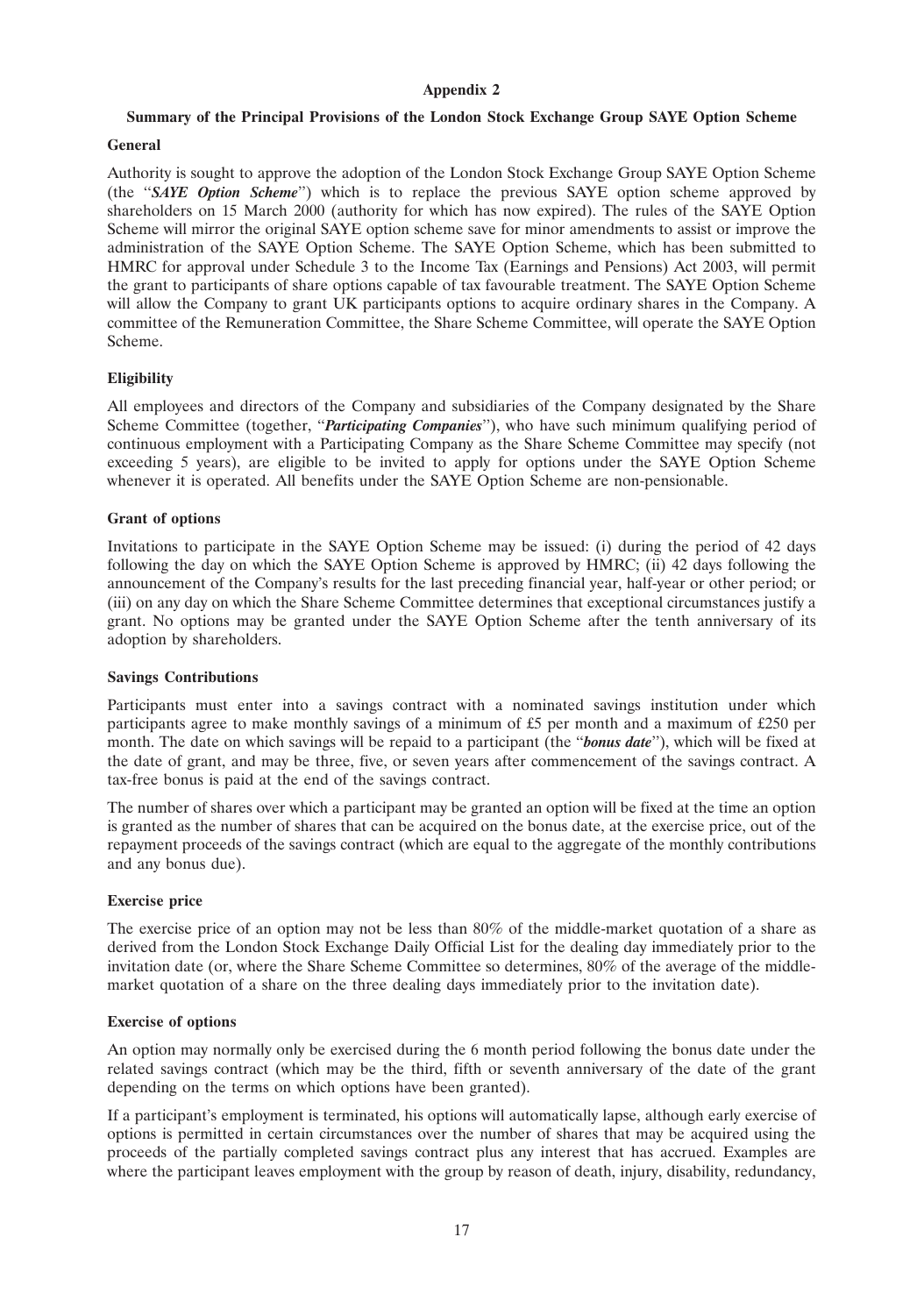retirement on reaching 60, or any other reason (other than dismissal for gross misconduct, serious breach or non-observance of the participant's contract of employment or failure or refusal to carry out the duties assigned to the participant thereunder) provided that the option has been held for at least 3 years at the date of such cessation.

Options may be exercised within limited periods in the event of a takeover, scheme of arrangement or winding-up of the Company (or, in certain circumstances, may be exchanged for options over shares in an acquiring company).

# **Variation of share capital**

In the event of any capitalisation issue, rights issue, subdivision, consolidation or reduction of the Company's share capital, the number of shares under option and/or the exercise price may be adjusted by the Share Scheme Committee, provided the prior approval of HMRC is obtained for such adjustment.

# **Rights of option holders**

Options are not transferable and, except on the death of the option holder, may only be exercised by the persons to whom they were granted. Shares allotted or transferred under the SAYE Option Scheme will rank pari passu with shares of the same class then in issue (except in respect of entitlements arising prior to the date of allotment). The Company will apply to the London Stock Exchange for the listing of any newly issued shares.

# **Share Limits**

No option may be granted under the SAYE Option Scheme if it would cause the number of shares issued or issuable pursuant to options and rights granted in the preceding 10 years under the Company's employee share schemes, or which have been issued in the preceding 10 years under any such schemes, to exceed 10 per cent. of the Company's issued share capital at the proposed date of grant.

Options may be granted under the SAYE Option Scheme over existing shares, and the percentage limits stated above will not apply to existing shares, except to the extent that they are treasury shares.

### **Amendments to the Scheme**

The provisions governing eligibility requirements, equity dilution, the basis for determining participants' entitlements, the rights attaching to shares and the adjustments that may be made following a rights issue or any other variation of capital cannot be altered to the advantage of eligible employees or option holders without the prior approval of shareholders in general meeting (except for minor amendments to benefit the administration of the SAYE Option Scheme, to take account of a change in legislation or developments in the law affecting the SAYE Option Scheme or to obtain or maintain favourable tax, exchange control or regulatory treatment for participants in the SAYE Option Scheme or for the Company or any of its subsidiaries).